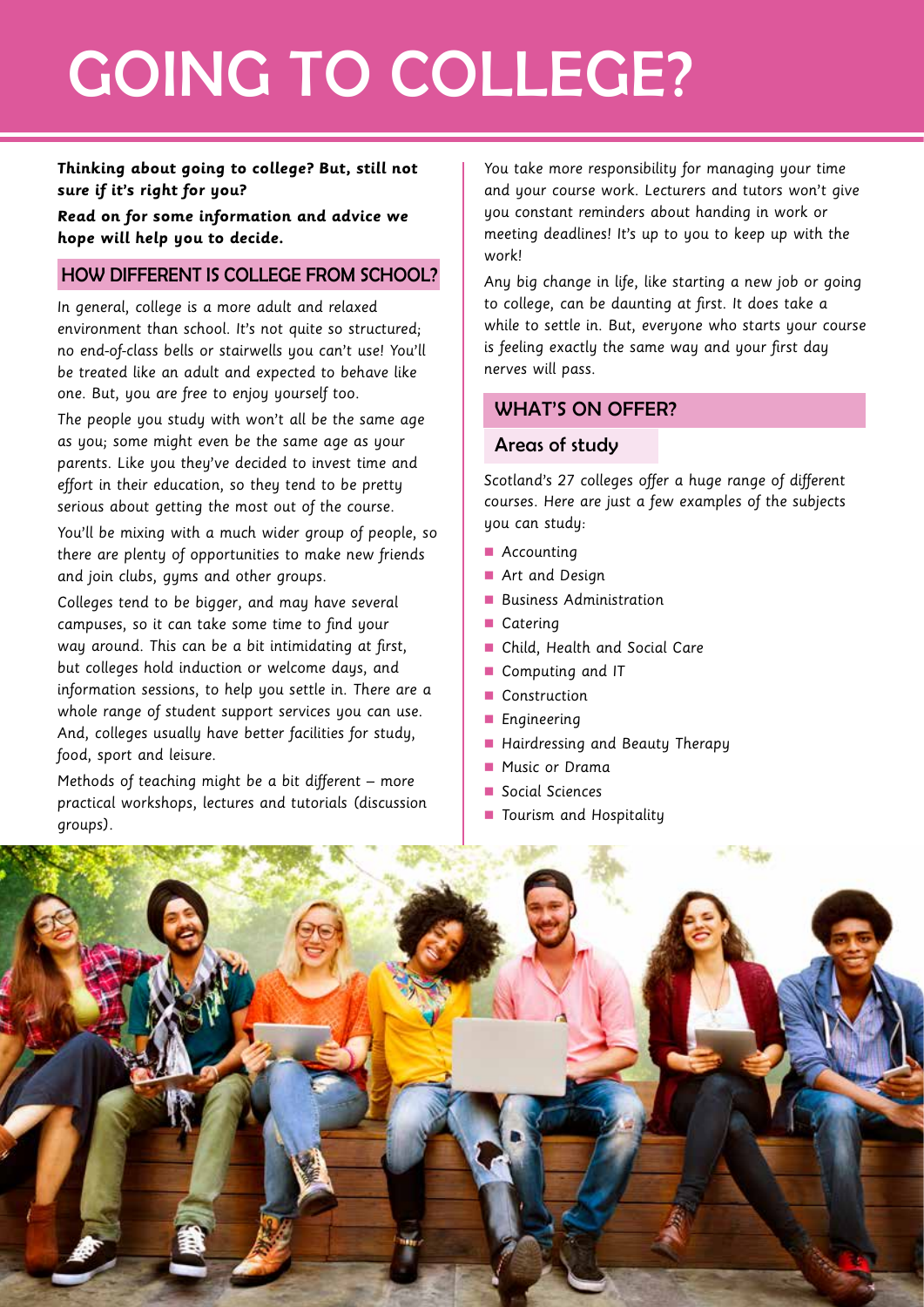Most college courses are work-related and designed to help you get a job in a specific industry or type of work. But colleges also offer courses that will:

- $\blacksquare$  prepare you for the world of work
- $\blacksquare$  lead to general educational qualifications, like Highers and National 5s
- $\blacksquare$  prepare you for entry to an apprenticeship
- **n** prepare you for entry into higher education.

**For up-to-date information about full time and part time college courses in Scotland go to Planit at www.planitplus.net. There are direct links to every college website.** 

**Visit the websites of the colleges you are interested in, and read their prospectuses, for detailed information.** 

**Take every opportunity to get along to college Open Days or Evenings. You'll get a much better 'feel' for the place and be able to speak directly to the people who are responsible for individual courses. Don't be afraid to ask questions, they want you to.** 

**Follow any colleges you are interested in on social media, for example Facebook or Snapchat.** 

## CHOOSING WHAT TO STUDY

There are a few things to consider before choosing what to study at college.

- $\blacksquare$  What are you good at?
- What do you enjoy doing or learning about?
- Which courses will make the best use of your interests, abilities and strengths?
- $\blacksquare$  What type of course will help you to achieve your career goals?

Once you've thought these things through your first step should be to find out about the different subjects and qualifications you can take at college.

## QUALIFICATIONS AND ENTRY LEVELS

Colleges also offer many different levels and types of qualification, including:

- n **National Certificates (NC) and National Qualifications (NQ)** – normally one-year courses, entry qualifications vary from no formal qualifications to five National 5 subjects.
- Scottish Vocational Qualifications (SVQs) work-based qualifications available from SCQF Levels 4 to 11, entry qualifications vary depending on the subject studied and the level of SVQ.
- **n** Higher National Certificates (HNC) normally

one-year courses, entry qualifications usually vary from 1 - 2 Highers, or a relevant NC/NQ. It's possible to progress from an HNC to the first or second year of a degree.

- **n** Higher National Diplomas (HND) normally two-year courses, entry qualifications are usually 2 - 3 Highers and a group of National 5 subjects or a relevant HNC. It's possible to move from an HND to the second or third year of a degree.
- **Degrees** normally three or four-year courses although some take longer, entry qualifications are usually 4 - 5 Highers or a relevant HND. Many colleges now offer degree-level courses in partnership with universities.

**It's important to check the entry level of any courses you are interested in. Can you meet the entry requirements? Do you, or will you, have the specific subjects the course requires? Also, always check what the course can lead to. Ask for specific information about the destinations of last year's students when you go along to Open Days. It pays to think and plan ahead.** 

#### HOW DO I APPLY?

For most courses you should apply directly to each college. You usually apply by:

- $\blacksquare$  using the college's online application system
- $\blacksquare$  downloading an online application form, completing it and sending it to the college.

**Please note these exceptions** where you should apply through UCAS (the Universities and Colleges Admissions Service). Applications for entry in 2019 should reach UCAS between 5 September 2018 and 15 January 2019.

- Full time degree, HND and HNC courses at Scotland's Rural College (SRUC)
- Full time degree, HND and HNC courses at colleges which are academic partners of the University of the Highlands and Islands (UHI).

#### Online applications

- You will need an email address to set up an online applications account. Make sure your address is sensible.
- $\blacksquare$  You will also need to have the following information to hand before you start the form: your SQA Scottish Candidate Number, National Insurance Number, details of your qualifications and any work experience you've had.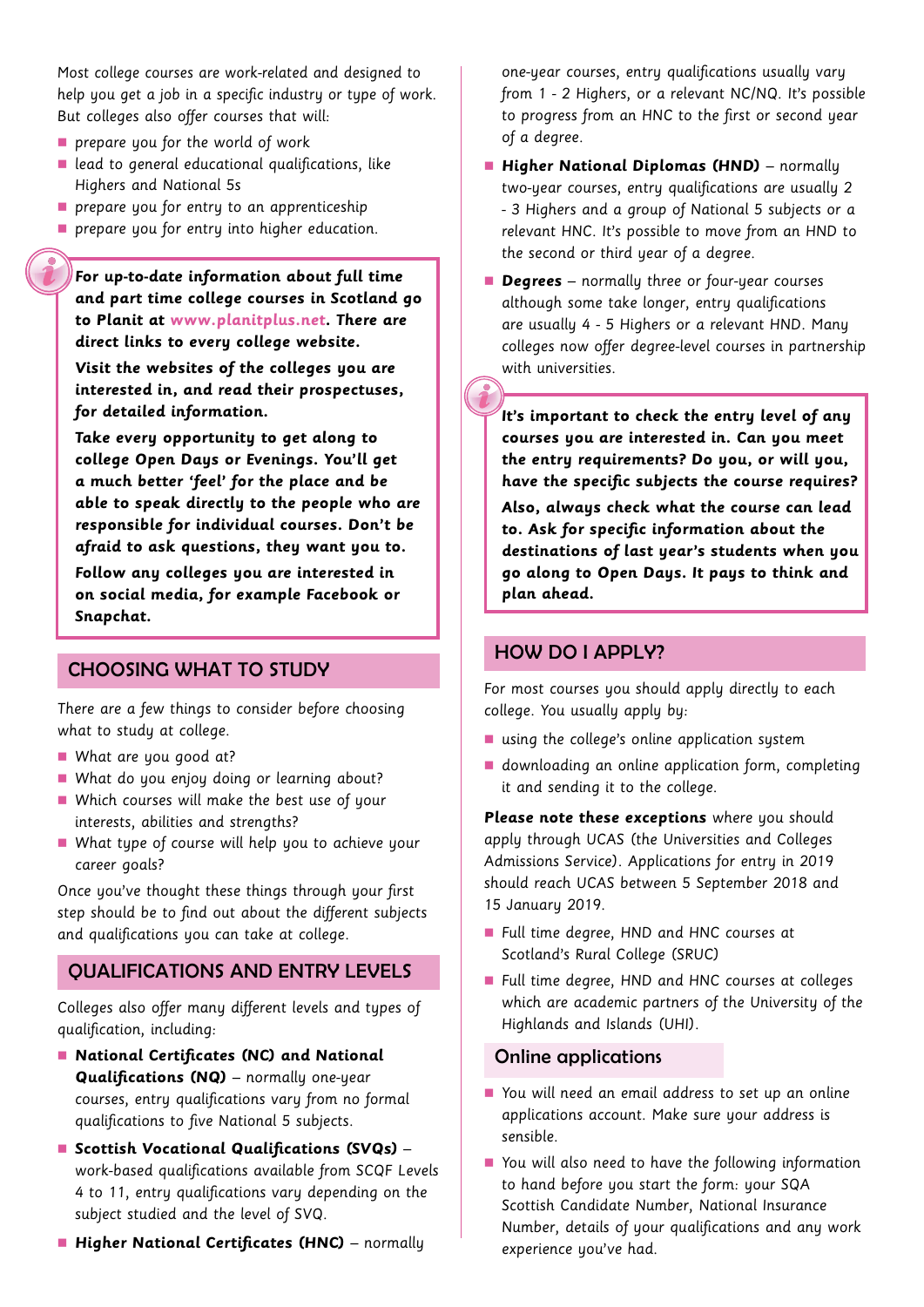■ The number of courses you can apply for at any one college varies, from just one to three. But you can apply to several colleges. It's always a good idea to have a back-up plan!

## The 'personal statement'

For many courses you will need to write a short personal statement setting out why you want to do the course. Mention:

- $\blacksquare$  why the course interests you
- $\blacksquare$  any leisure interests that are relevant to the course
- $\blacksquare$  the skills, strengths and personal qualities that make you a good applicant
- $\blacksquare$  any relevant achievements
- u your future career plans; and
- $\blacksquare$  relevant work experience, charity or voluntary work.

This section is usually limited to a certain number of characters so you need to make every word count. Get your personal statement ready before you apply. Prepare a draft version as a Word document and then cut and paste it into the online application form.

- **n** Places on the course you are applying for could be limited so take this section seriously.
- **n** Please check your spelling, punctuation and grammar.

#### Interviews, portfolios and auditions

For some courses you may be asked along for an interview or a group discussion, or both, as part of the application process. For art and design or performing arts courses you will need to submit a portfolio of your work or go for an audition.

## When to apply?

Even if your college application is your back-up plan it's a good idea to apply early. Try to apply before March for courses starting in August and by November for courses starting in January. Most colleges deal with applications on a first come first served basis, so apply as early as you can. It is possible to make a late application, but many courses could already be full.

# FUNDING YOUR STUDIES

If you meet residency requirements then tuition is free. In brief, if you have been ordinarily resident in the UK for three years and ordinarily resident in Scotland on the relevant date (depending on when the course starts) then you are likely to be eligible. However, the rules can be complicated but the websites listed in the following sections have detailed information.

You will need to pay for your day-to-day living costs. The funding you can claim depends on your age and the level of course you plan to take.

#### **FURTHER EDUCATION COURSES**

These are course below Higher National Certificate (HNC) level, such as National Certificates and National Qualifications.

# If you're aged 16 or  $17*$  – Educational Maintenance Allowance (EMA)

If you take a full time or part time non-advanced further education course at college, and are under the age of 18 at the start date of your course, you may qualify for the EMA if your household income is less than £24,422 a year (for households with one dependent child) and £26,885 (for households with more than one dependent child). The allowance is £30 a week during term time.

If you are normally resident in Scotland at the start of your course you may also get help with travel and course expenses from the college Bursary Fund.

You can get EMA and Bursary forms from the colleges; most colleges send them out to you if they offer you a place on a qualifying course. Visit college websites for more information. Also see the EMA Scotland website at www.mygov.scot/ema

Winter school leavers can only apply for financial support from January 2019.

\* You may be eligible for an EMA up to the age of 19, but from the age of 18 a Further Education Bursary may be a better option.

# If you're aged 18 and over – a Further Education Bursary

If you take a full time course, which leads to a qualification up to but **not** including Higher National Certificate, you may be eligible for a bursary.

Bursaries have two main elements: a maintenance allowance, which may include contributions towards necessary books and equipment, and a travel ticket, if appropriate. The maintenance allowance and travel element of the bursary are means-tested and take account of household income. Visit college websites for more information.

If you are under 25 and living with your parents on the start date of the course you may get a maintenance allowance of up to £78.17 a week (up to £98.79 if you are living away from the parental home, depending on the circumstances). The actual award paid depends on the level of your household income.

#### **HIGHER EDUCATION COURSES**

These are courses at Higher National Certificate (HNC) level and above, for example Higher National Diplomas (HNDs), Certificates in Higher Education (CertHEs),